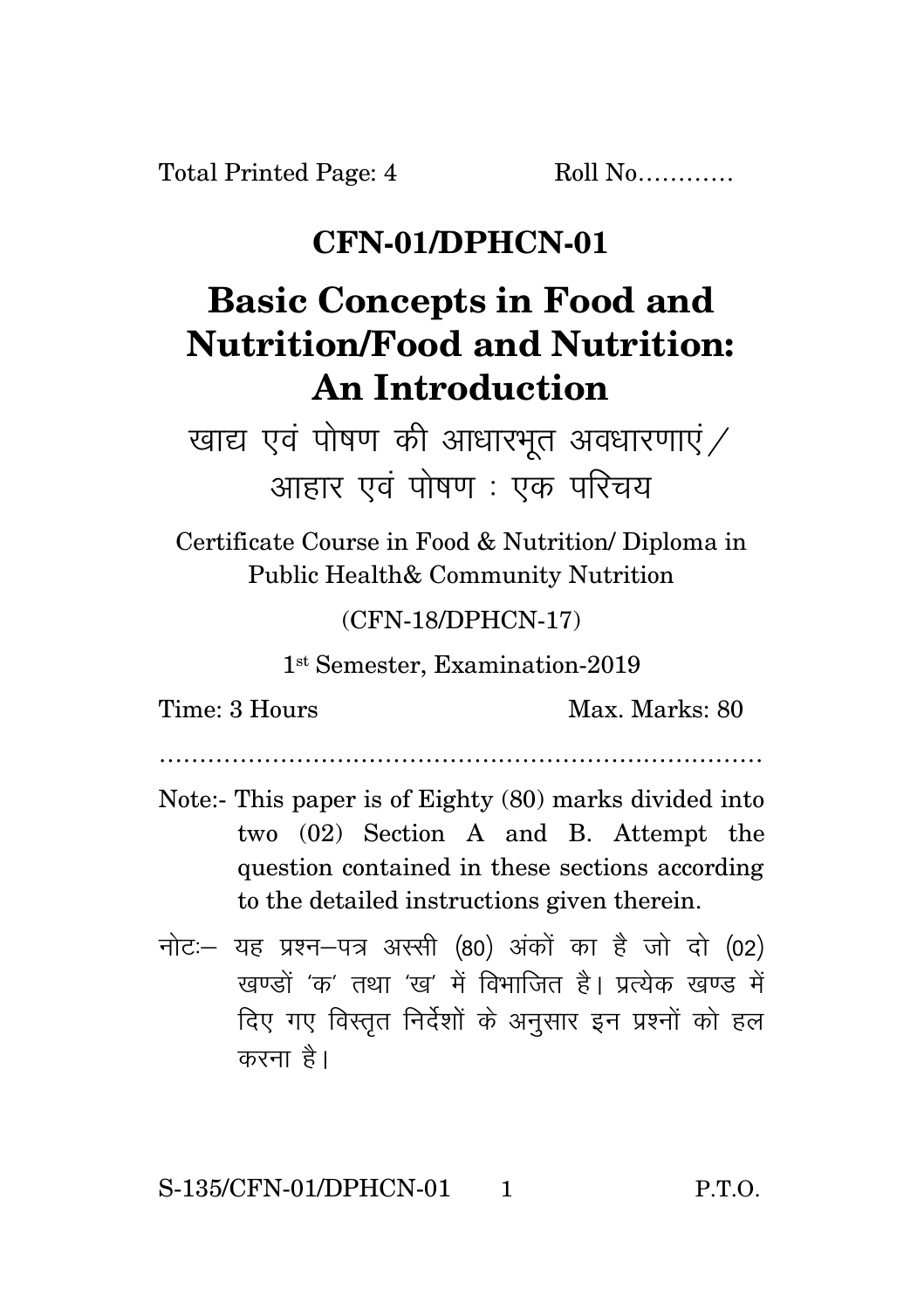Section-A (खण्ड–क)

(Long Answer Type Questions) (दीर्घ उत्तरीय प्रश्न)

- Note:- Section A contains five (05) long answertype questions of fifteen (15) marks each. Learners are required to answer any three  $(03)$  questions only.  $(3\times15=45)$
- नोट: खण्ड 'क' में पाँच (05) दीर्घ उत्तरीय प्रश्न दिये गये हैं। प्रत्येक प्रश्न के लिए पन्द्रह (15) अंक निर्धारित हैं। शिक्षार्थियों को इनमें से केवल तीन (03) प्रश्नों के उत्तर टेने हैं।
- 1. Discuss the functions of Vitamin A in detail. Also discuss the different stages of Vitamin A deficiency.

"विटामिन ए" के कार्यों पर विस्तार से चर्चा कीजिए।  $^{\prime\prime}$ विटामिन ए $^{\prime\prime}$  की कमी के विभिन्न चरणों पर भी चर्चा कीजिए।

2. Define the term "dietary fiber". Discuss the various physicochemical properties of dietary fiber which are responsible for its health benefits.

> $^{\prime\prime}$ आहारीय रेशा $\times$ खाद्य रेशा शब्द को परिभाषित कीजिए। खाद्य रेशे के विभिन्न भौतिक–रासायनिक गुणों पर चर्चा करें जो इसके स्वास्थ्य लाभ के लिए  $\overline{G}$ म्मेदार हैं।

3. Discuss in detail the functions, deficiency and toxicity of iron in human body. <u>मानव शरीर में लौह तत्व के कार्यो कमी व विषाक्तता</u> पर विस्तार से चर्चा कीजिए।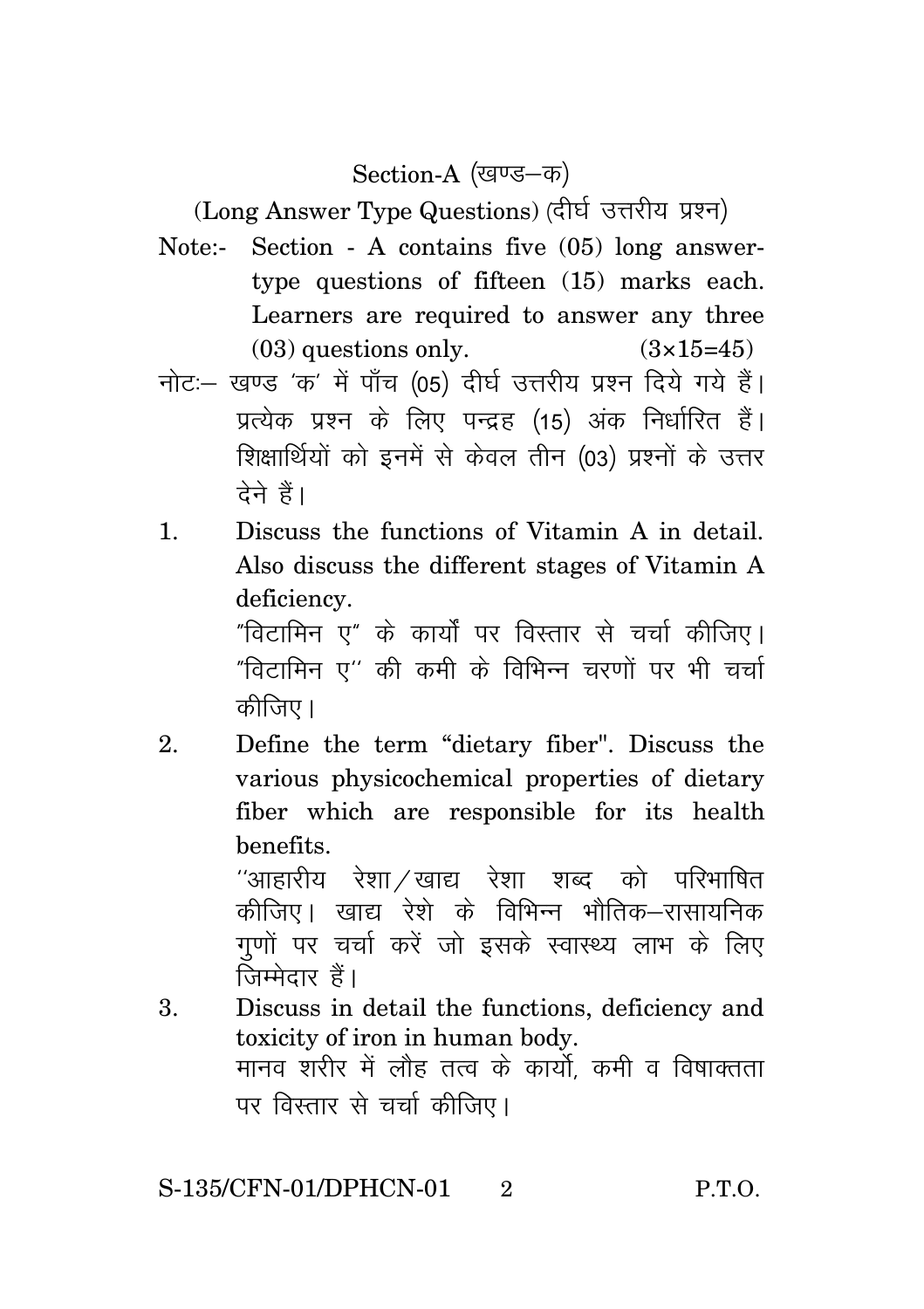- 4. What do you understand by food preservation? List down the major causes of food deterioration and explain any three causes in brief. खाद्य परिरक्षण से आप क्या समझते हैं? भोजन खराब होने के प्रमुख कारणों की सूची तैयार कीजिए और किन्हीं तीन कारणों को विस्तार में समझाएं।
- 5. Define the term adulteration. Discuss methods of detecting adulteration in different food items.

 $^{\prime\prime}$ भोजन में मिलावट $^{\prime\prime}$  को परिभाषित कीजिए। विभिन्न .<br>रवाहा पदार्थो में मिलावट को जांचने की विधियों पर चर्चाकीतिए।

Section-B (खण्ड-ख)

(Short Answer Type Questions) / (लघु उत्तरीय प्रश्न)

- Note:- Section-B contains eight (08) short answer type questions of seven (07) marks each. Learners are required to answer any five (05) questions only.  $(5 \times 7 = 35)$
- नोट: खण्ड 'ख' में आठ (08) लघ उत्तरीय प्रश्न दिये गये हैं। प्रत्येक प्रश्न के लिए सात (07) अंक निर्धारित हैं। शिक्षार्थियों को इनमें से केवल पाँच (05) प्रश्नों के उत्तर देने हैं।
- 1. Discuss any five functions of proteins in detail. <u>मानव शरीर में प्रोतीन के किन्ही पांच कार्यों पर विस्तार</u> से चर्चा कीजिए।
- 2. Explain the classification of protein. प्रोटीन का वर्गीकरण बताइये।